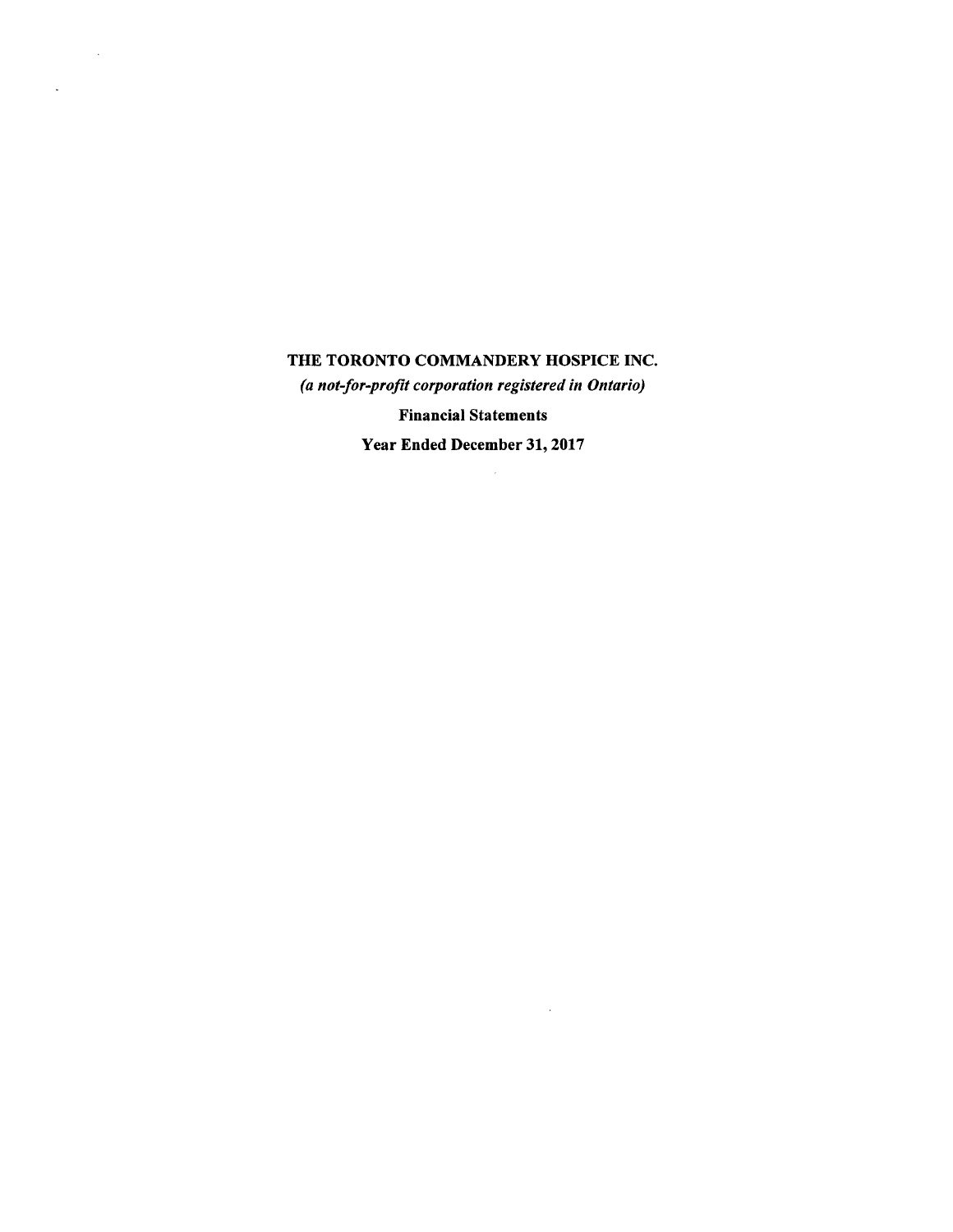$\mathcal{A}^{\pm}$ 

 $\sim 10^{-1}$ 

# *(a not-for-profit corporation registered in Ontario)*

# **Index to Financial Statements**

# **Year Ended December 31, 2017**

|                                        | Page    |
|----------------------------------------|---------|
| <b>INDEPENDENT AUDITOR'S REPORT</b>    | $1 - 2$ |
| FINANCIAL STATEMENTS                   |         |
| <b>Statement of Financial Position</b> | 3       |
| <b>Statement of Operations</b>         | 4       |
| Statement of Changes in Net Assets     | 5       |
| <b>Statement of Cash Flow</b>          | 6       |
| Notes to Financial Statements          | $7 - 9$ |

 $\mathcal{L}^{\text{max}}$ 

 $\sim$   $\mu$  .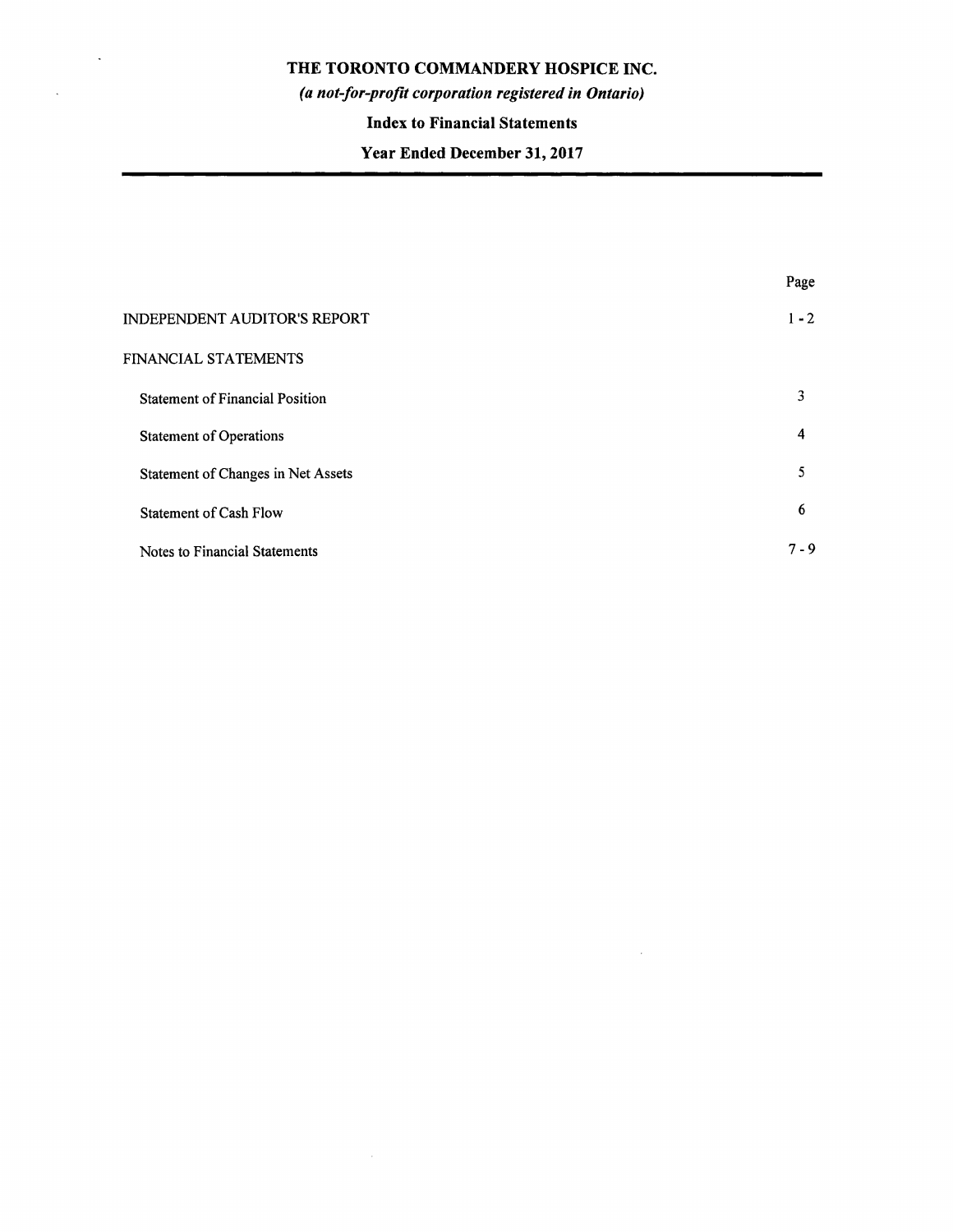

### **INDEPENDENT AUDITOR'S REPORT**

To the Members of The Toronto Commandery Hospice Inc. (a not-for-profit corporation registered in Ontario)

We have audited the accompanying financial statements of The Toronto Commandery Hospice Inc., (a not-for-profit corporation registered in Ontario), which comprise the statement of financial position as at December 31, 2017 and the statements of operations, changes in net assets and cash flow for the year then ended, and a summary of significant accounting policies and other explanatory information.

Management's Responsibility for the Financial Statements

Management is responsible for the preparation and fair presentation of these financial statements in accordance with Canadian accounting standards for not-for-profit organizations, and for such internal control as management determines is necessary to enable the preparation of financial statements that are free from material misstatement, whether due to fraud or error.

*(continues)*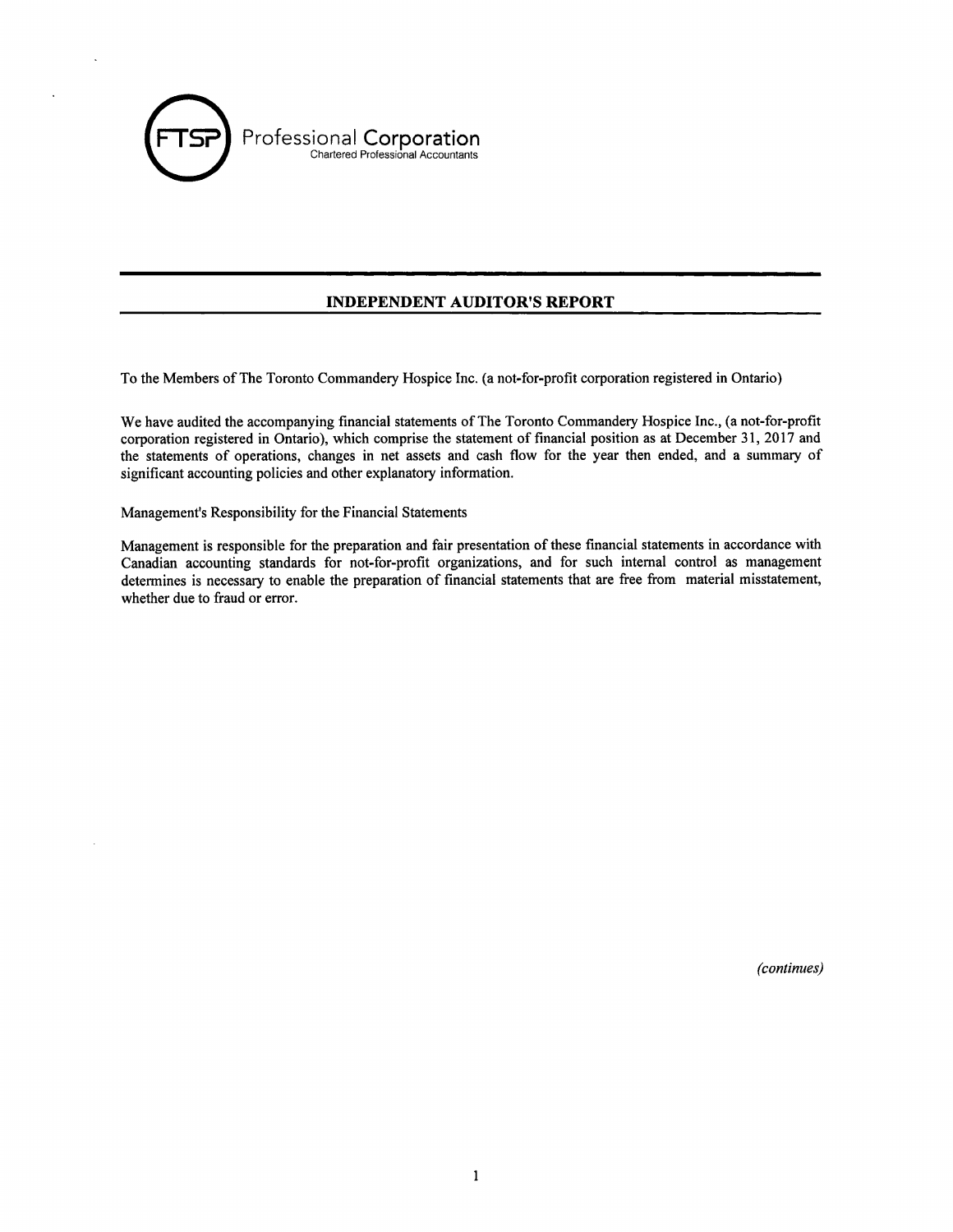Independent Auditor's Report to the Members of The Toronto Commandery Hospice Inc. *(continued)* 

#### Auditor's Responsibility

Our responsibility is to express an opinion on these financial statements based on our audit. We conducted our audit in accordance with Canadian generally accepted auditing standards. Those standards require that we comply with ethical requirements and plan and perform the audit to obtain reasonable assurance about whether the financial statements are free from material misstatement.

An audit involves performing procedures to obtain audit evidence about the amounts and disclosures in the financial statements. The procedures selected depend on the auditor's judgment, including the assessment of the risks of material misstatement of the financial statements, whether due to fraud or error. In making those risk assessments, the auditor considers internal control relevant to the entity's preparation and fair presentation of the financial statements in order to design audit procedures that are appropriate in the circumstances, but not for the purpose of expressing an opinion on the effectiveness of the entity's internal control. An audit also includes evaluating the appropriateness of accounting policies used and the reasonableness of accounting estimates made by management, as well as evaluating the overall presentation of the financial statements.

We believe that the audit evidence we have obtained is sufficient and appropriate to provide a basis for our qualified audit opinion.

#### Basis for Qualified Opinion

In common with many charitable organizations, the organization derives revenue from (donations and fund raising) the completeness of which is not susceptible of satisfactory audit verification. Accordingly, our verification of these revenues was limited to the amounts recorded in the records of the organization and we were not able to determine whether any adjustments might be necessary to contributions, excess of revenues over expenses, current assets and net assets.

#### Qualified Opinion

In our opinion, except for the effect of adjustments, if any, which we might have determined to be necessary had we been able to satisfy ourselves concerning the completeness of the contributions referred to in the preceding paragraph, the financial statements present fairly, in all material respects, the financial position of The Toronto Commandery Hospice Inc., (a not-for-profit corporation registered in Ontario), as at December 31, 2017 and the results of its operations and its cash flow for the year then ended in accordance with Canadian accounting standards for not-for-profit organizations.

# FTSP Professional Corporation

Toronto, Ontario June 29, 2018

FTSP PROFESSIONAL CORPORATION

Authorized to practise public accounting by the Chartered Professional Accountants of Ontario



1131A Leslie Street, Suite 101 Toronto, ON M3C 3L8 Tel: 416.229.2221 Fax: 416.229.2234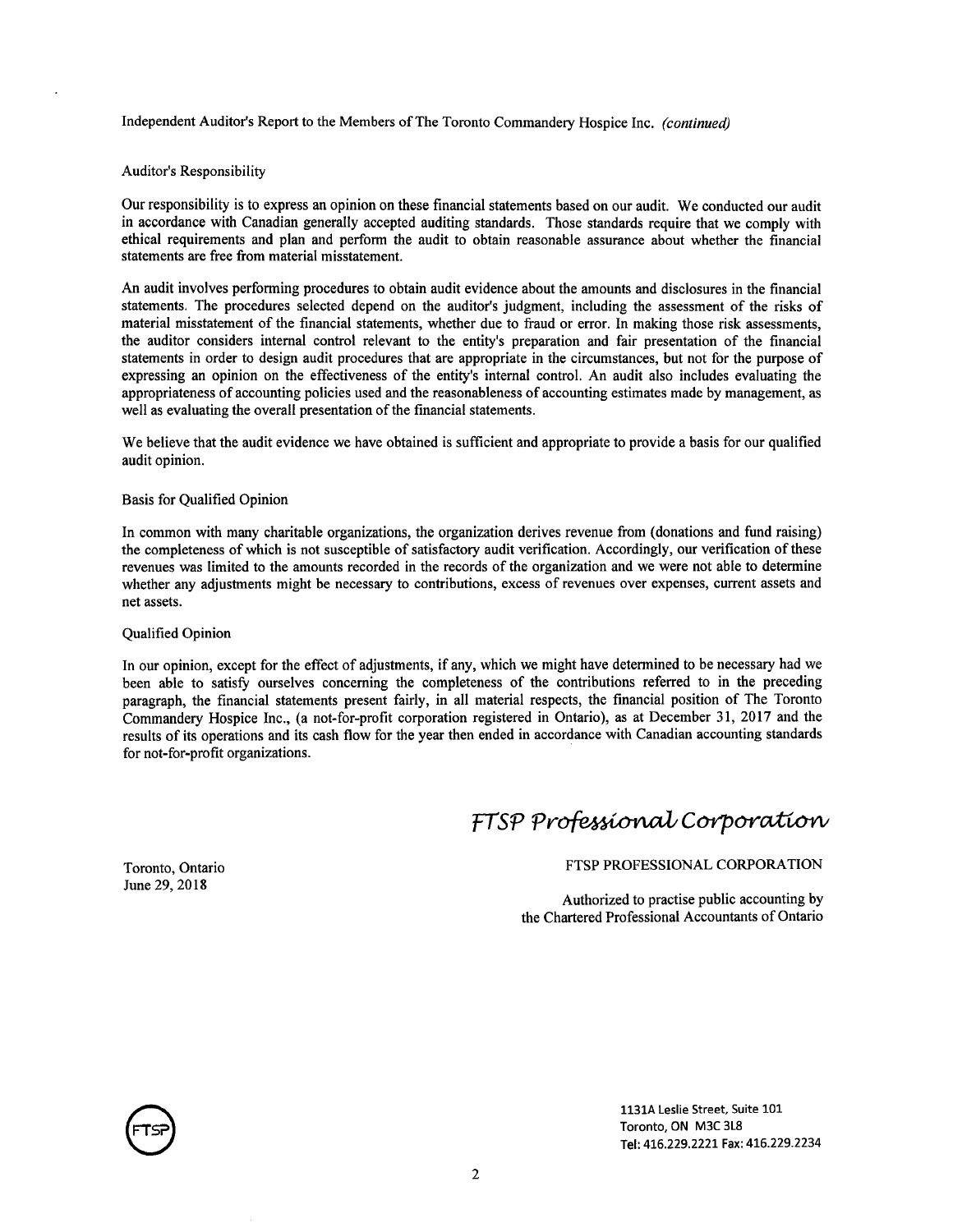$\bar{\mathbf{v}}$ 

 $\overline{\phantom{a}}$ 

# *(a not-for-profit corporation registered in Ontario)*

# **Statement of Financial Position**

# **December 31, 2017**

|                                                                    | December 31<br>2017 |           | December 31<br>2016 |                |
|--------------------------------------------------------------------|---------------------|-----------|---------------------|----------------|
| <b>ASSETS</b>                                                      |                     |           |                     |                |
| <b>CURRENT</b>                                                     |                     |           |                     |                |
| Cash                                                               | \$                  | 185,415   | \$                  | 143,715        |
| Term deposits                                                      |                     | 707,712   |                     | 703,116        |
| Accounts receivable                                                |                     |           |                     | 1,200          |
| Harmonized sales tax recoverable                                   |                     | 3,316     |                     | 2,706          |
|                                                                    |                     | 896,443   |                     | 850,737        |
| LAND UNDER DEVELOPMENT                                             |                     | 2,062,211 |                     | 2,062,211      |
|                                                                    | S                   | 2,958,654 | \$                  | 2,912,948      |
| LIABILITIES AND NET ASSETS                                         |                     |           |                     |                |
| <b>CURRENT</b>                                                     |                     |           |                     |                |
| Accounts payable and accrued liabilities<br>Due to related parties | \$                  | 3,999     | \$                  | 4,577<br>5,039 |
|                                                                    |                     | 3,999     |                     | 9,616          |
| <b>NET ASSETS</b>                                                  |                     |           |                     |                |
| General fund                                                       |                     | 2,954,655 |                     | 2,903,332      |
|                                                                    | \$                  | 2,958,654 | \$                  | 2,912,948      |

**ON BEHALF OF THE BOARD ~AJ':** *tX., Director* 

*\_\_\_\_\_\_\_\_\_\_\_\_\_ Director* 

See accompanying notes to the financial statements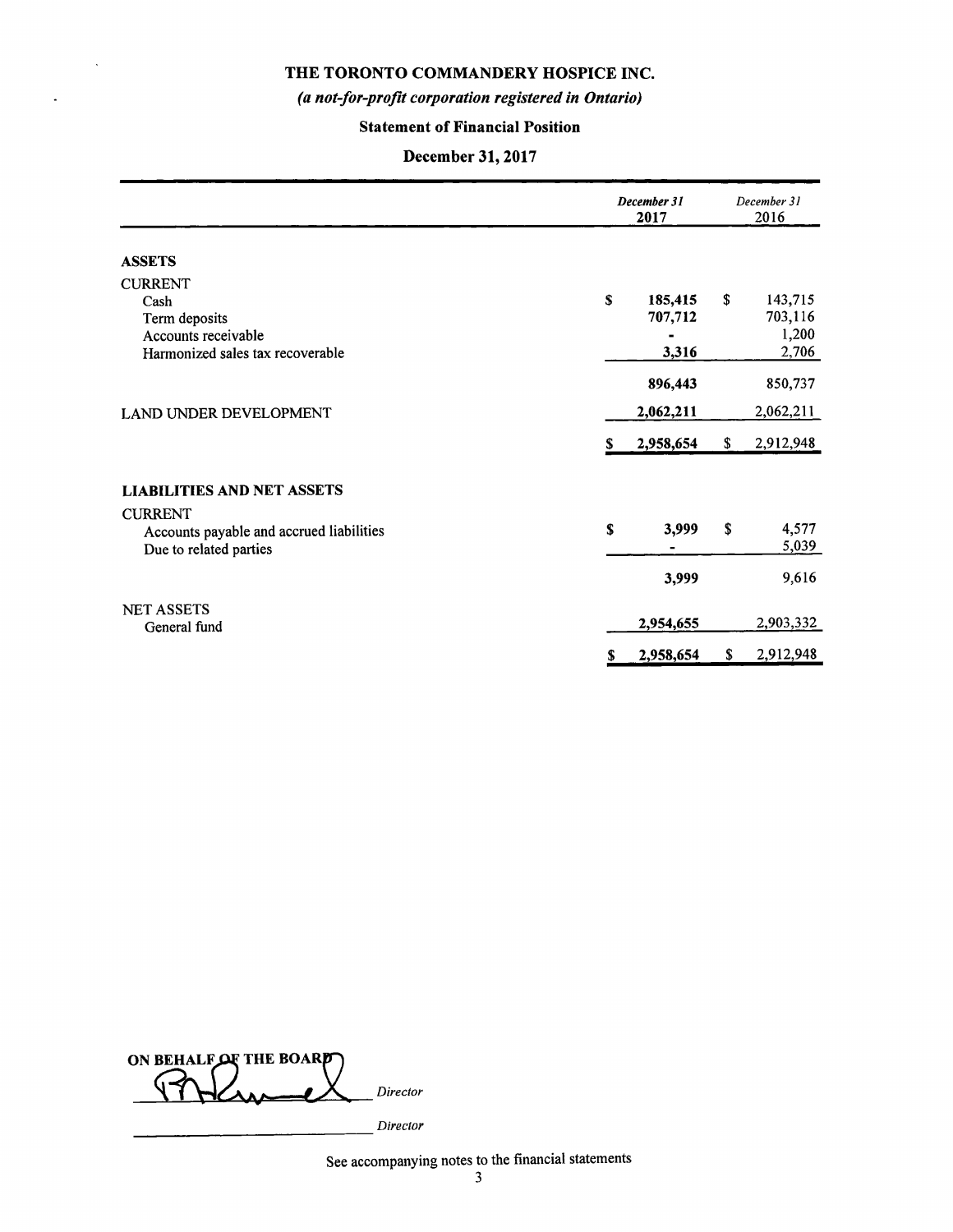$\ddot{\phantom{a}}$ 

 $\hat{\mathcal{A}}$ 

### *(a not-for-profit corporation registered in Ontario)*

# **Statement of Operations**

# **Year Ended December 31, 2017**

|                                         | 2017 |        | 2016 |        |
|-----------------------------------------|------|--------|------|--------|
| <b>REVENUES</b>                         |      |        |      |        |
| Donations and contributions             | \$   | 59,761 | S.   | 44,997 |
| Rental                                  |      | 21,832 |      | 18,978 |
| Interest and other income               |      | 13,043 |      | 8,020  |
|                                         |      | 94,636 |      | 71,995 |
| <b>EXPENSES</b>                         |      |        |      |        |
| <b>Consulting fees</b>                  |      | 17,932 |      | 10,446 |
| Property taxes                          |      | 11,099 |      | 15,488 |
| Professional fees                       |      | 6,109  |      | 5,222  |
| Office and general                      |      | 2,879  |      | 4,064  |
| Advertising and promotion               |      | 2,466  |      | 130    |
| Insurance                               |      | 2,025  |      | 1,921  |
| Interest and bank charges               |      | 803    |      | 471    |
|                                         |      | 43,313 |      | 37,742 |
| <b>EXCESS OF REVENUES OVER EXPENSES</b> | S    | 51,323 | \$   | 34,253 |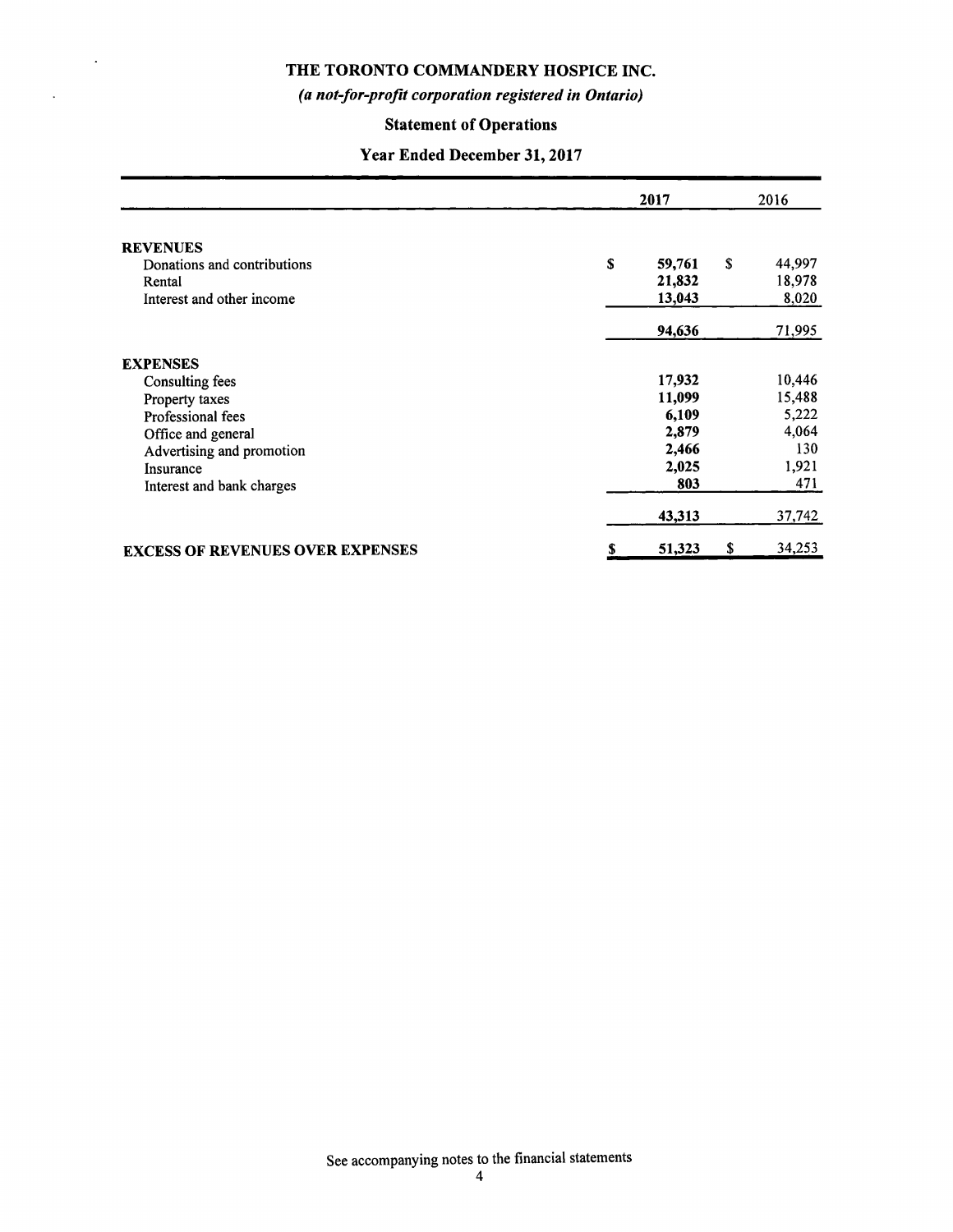$\hat{\mathbf{z}}$ 

 $\ddot{\phantom{a}}$ 

# *(a not-for-profit corporation registered in Ontario)*

# **Statement of Changes in Net Assets**

### **Year Ended December 31, 2017**

|                                                                                     |   | General<br>Fund        | Restricted<br>Fund |   | 2017                | 2016                |
|-------------------------------------------------------------------------------------|---|------------------------|--------------------|---|---------------------|---------------------|
| <b>NET ASSETS - BEGINNING OF</b><br><b>YEAR</b><br>Excess of revenues over expenses | S | 2,903,332 \$<br>51,323 | $\blacksquare$     | S | 2,903,332<br>51,323 | 2,869,078<br>34,253 |
| <b>NET ASSETS - END OF YEAR</b>                                                     |   | 2,954,655 \$           |                    | S | 2,954,655           | 2,903,331           |

 $\mathcal{A}^{\mathcal{A}}$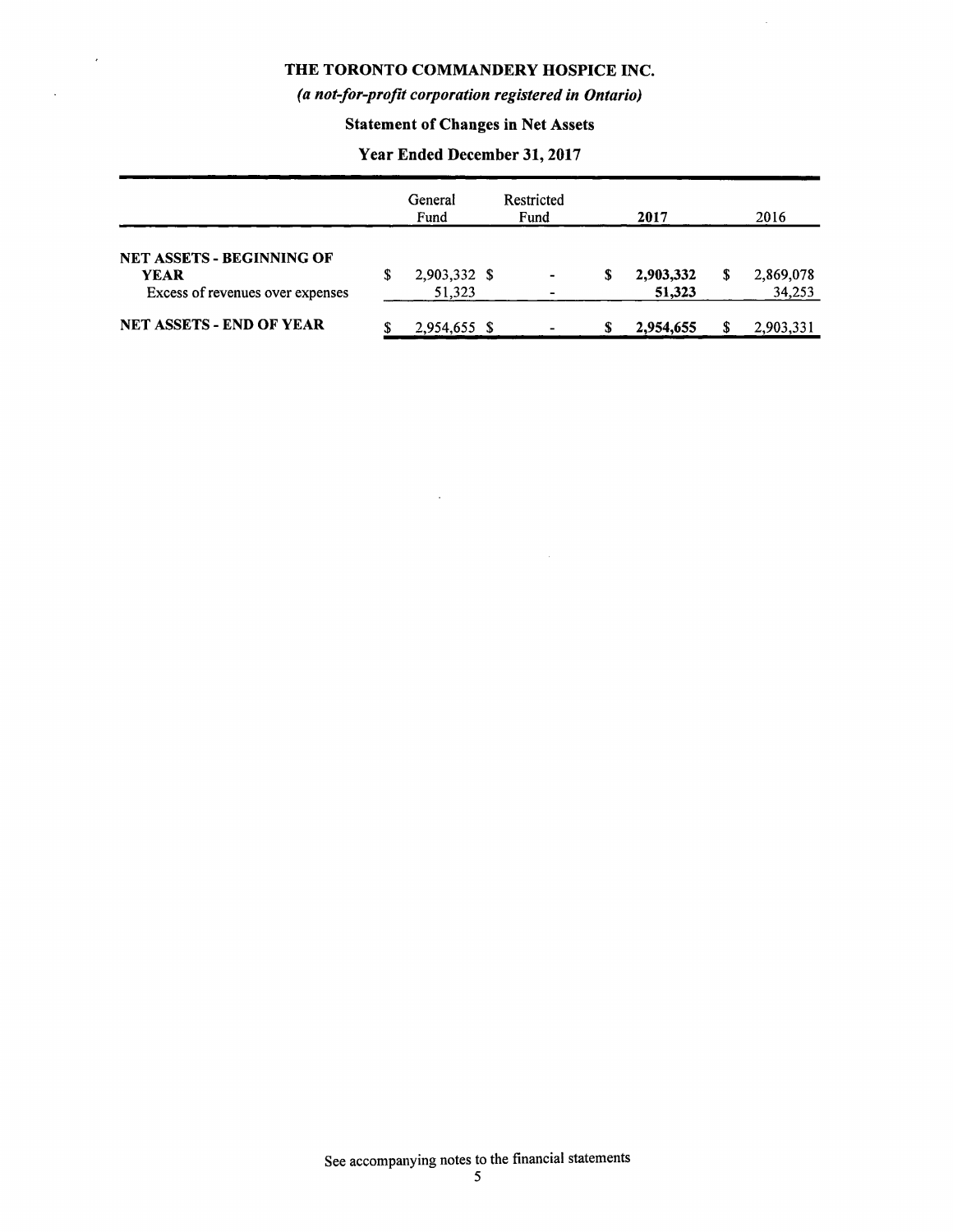$\bar{r}$ 

# *(a not-for-profit corporation registered in Ontario)*

# **Statement of Cash Flow**

### **Year Ended December 31, 2017**

|                                                                                           | 2017           | 2016                 |  |
|-------------------------------------------------------------------------------------------|----------------|----------------------|--|
| <b>OPERATING ACTIVITIES</b><br>Excess of revenues over expenses                           | S<br>51,323    | \$<br>34,253         |  |
| Changes in non-cash working capital:<br>Accounts receivable<br><b>Accrued liabilities</b> | 1,200<br>(578) | 1,854<br>(14,160)    |  |
| Harmonized sales tax payable                                                              | (610)<br>12    | (1,252)<br>(13, 558) |  |
| Cash flow from operating activities                                                       | 51,335         | 20,695               |  |
| <b>INVESTING ACTIVITY</b><br>Development                                                  |                | (16, 610)            |  |
| <b>FINANCING ACTIVITY</b><br>Advances to related parties                                  | (5,039)        |                      |  |
| <b>INCREASE IN CASH FLOW</b>                                                              | 46,296         | 4,085                |  |
| Cash - beginning of year                                                                  | 846,831        | 842,746              |  |
| <b>CASH - END OF YEAR</b>                                                                 | 893,127<br>S   | \$<br>846,831        |  |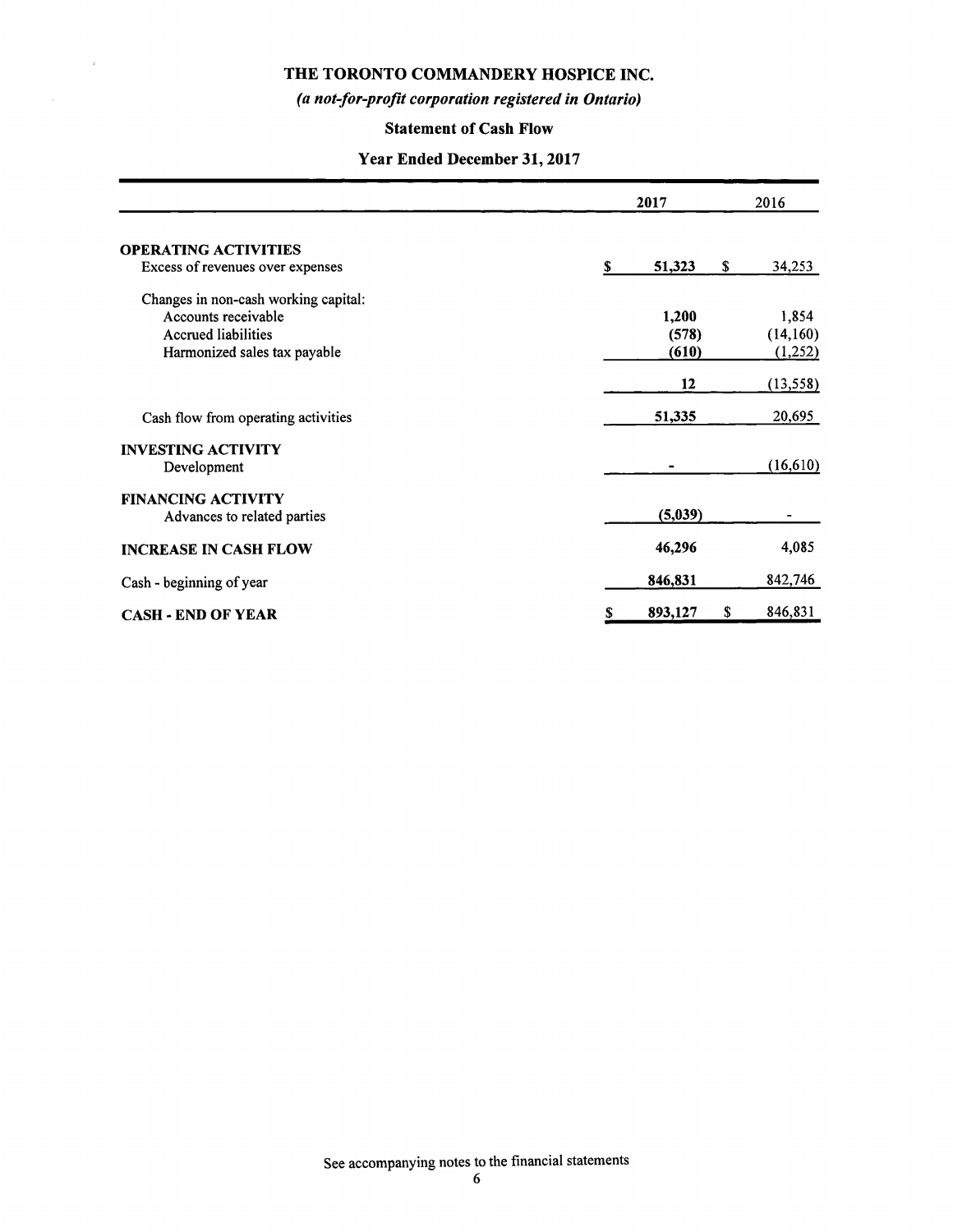#### *(a not-for-profit corporation registered in Ontario)*

#### **Notes to Financial Statements**

### **Year Ended December 31, 2017**

#### 1. DESCRIPTION OF OPERATIONS

The Toronto Commandery Hospice Inc (Organization) was incorporated on May 25, 2006. The Organization was inactive until it was registered as a charitable organization under the Income Tax Act on January 1, 2007. The purpose of the Organization is to provide hospice palliative care through establishing and operating a community hospice in north Toronto area.

#### 2. SUMMARY OF SIGNIFICANT ACCOUNTING POLICIES

These financial statements are prepared in accordance with Canadian accounting standards for not-for-profit organizations. The significant policies are detailed as follows:

#### Revenue Recognition

The Organization follows the deferral method of accounting for contributions, which include support from the public and government.

Externally restricted contributions are deferred and recognized as revenue in the year in which the related expenses are incurred.

Unrestricted contributions are recognized as revenue when received or receivable if the amount to be received can be reasonably estimated and collection is reasonably assured. Endowment contributions are recognized as direct increases in net assets receivable if the amount to be received can be reasonably estimated and collection is reasonably assured.

Other revenues such as rental income are recognized when the goods/services are provided.

#### Contributed services

The organization would not be able to carry out its administrative activities without the services of volunteers who donate a considerable number of hours. Due to the difficulty in determining their fair value, the value of contributed services is not recognized in the financial statements.

#### Cash and cash equivalents

Cash and cash equivalents include cash on hand and investments maturing in less than 90 days. As at December 31, 2017 there were no cash equivalents.

*(continues)*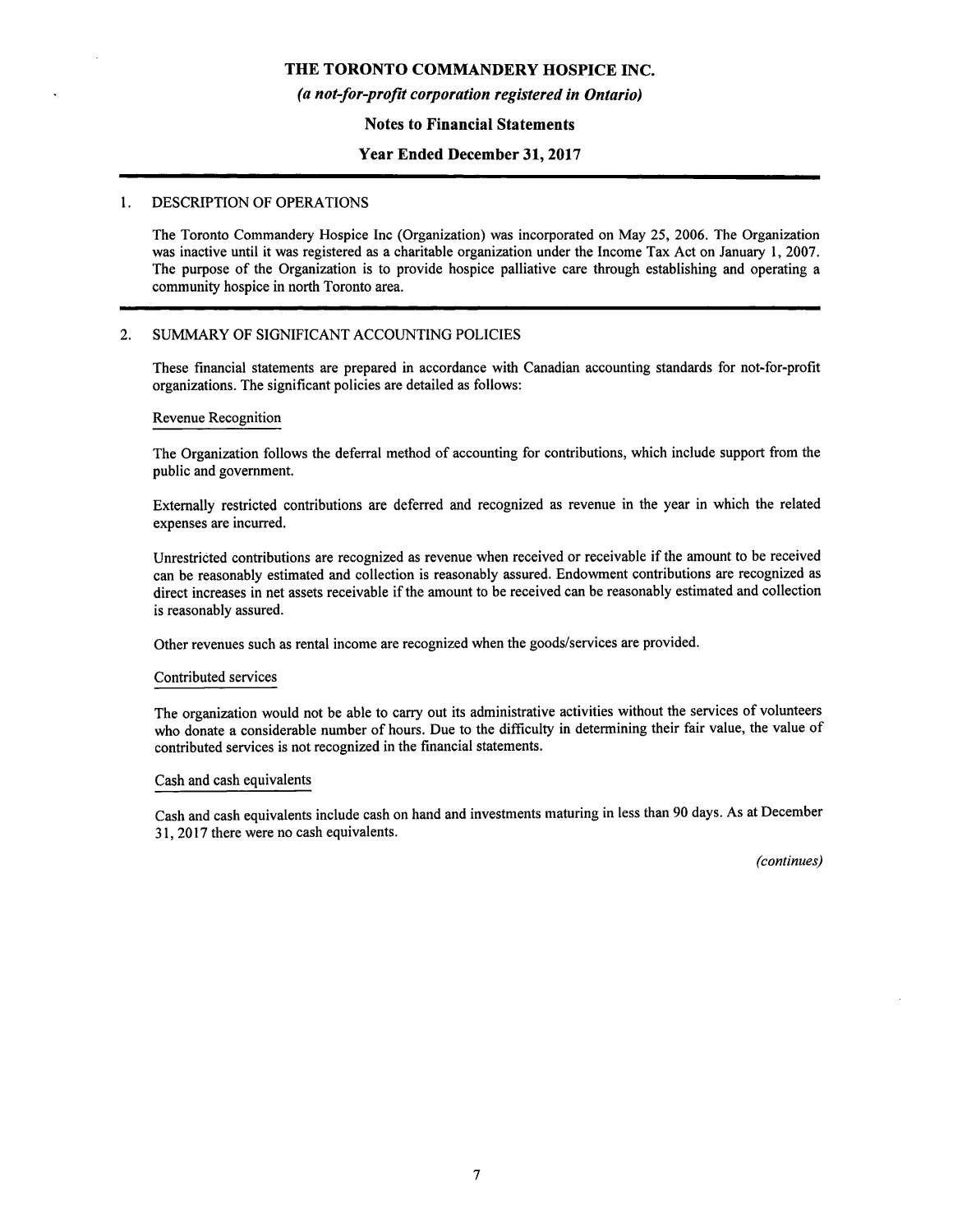#### *(a not-for-profit corporation registered in Ontario)*

#### **Notes to Financial Statements**

#### **Year Ended December 31, 2017**

### 2. SUMMARY OF SIGNIFICANT ACCOUNTING POLICIES *(continued)*

#### Financial instruments

#### (i) Measurement of financial instruments

The organization initially measures its financial assets and financial liabilities at fair value adjusted by, in the case of a financial instrument that will not be measured subsequently at fair value, the amount of transaction costs directly attributable to the instrument. Amounts due to and from related parties are measured at the exchange amount, being the amount agreed upon by the related parties.

The organization subsequently measures its financial assets and financial liabilities at amortized cost, except for derivatives and equity securities quoted in an active market, which are subsequently measured at fair value. Changes in fair value are recognized in net income.

Financial assets measured at amortized cost includes cash and cash equivalents and accounts receivable.

Financial liabilities measured at amortized cost include accounts payable and accrued liabilities.

#### (ii) Impairment

Financial assets measured at amortized cost are tested for impairment when there are indicators of possible impairment. When a significant adverse change has occurred during the period in the expected timing or amount of future cash flows from the financial asset or group of assets, a write-down is recognized in net income. The write down reflects the difference between the carrying amount and the higher of:

- the present value of the cash flows expected to be generated by the asset or group of assets;

- the amount that could be realized by selling the assets or group of assets;
- the net realizable value of any collateral held to secure repayment of the assets or group of assets.

When the events occurring after the impairment confirm that a reversal is necessary, the reversal is recognized in net income up to the amount of the previously recognized impairment.

#### Cash flows

The organization uses the indirect method of reporting cash flows from operating activities.

#### Use of estimates

The preparation of financial statements in conformity with Canadian accounting standards for not-for-profit organizations requires management to make estimates and assumptions that affect the reported amounts of assets, liabilities and disclosures of contingent assets and liabilities at the date of the financial statements and the reported amounts of revenue and expenditures during the reporting period. Actual results could differ from those estimates.